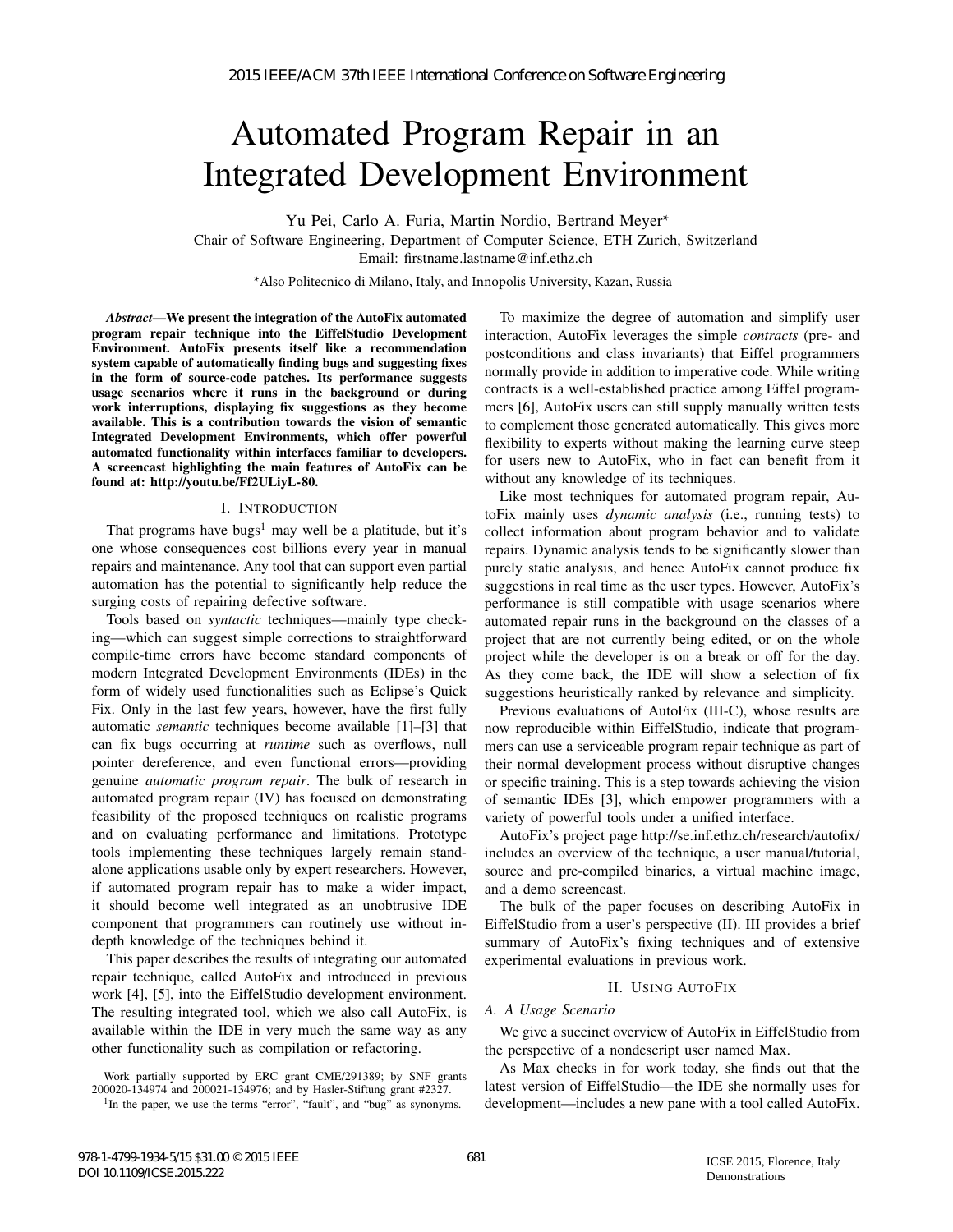AutoFix's interface (1a) looks familiarly similar to other tools already available in EiffelStudio that Max routinely used. In fact, the only required input to the AutoFix pane is simply the name of one class to be analyzed.

Later during the day, Max decides to give AutoFix a try. Class MY\_LIST she's been working on during the morning now includes implementations of the main public features; this seems a good time to start testing. Since it's almost noon, Max launches AutoFix on MY\_LIST with default settings and leaves for lunch.

When she's back after one hour, Max sees that automatic testing (ran by AutoFix using contracts as oracles) has found a bug in MY\_LIST's copy method duplicate (1b). In a different tab (1c), AutoFix lists four different fix suggestions: two of them change the code, whereas the other two change the available contracts.

Using AutoFix's diff view, Max quickly inspects the bug and the suggested fixes; she immediately finds out that the bug is triggered when duplicate is called on an empty list.<sup>2</sup> All the four fixes have been validated against the available tests, but Max singles out two of them as fully satisfactory: one creates and returns an empty list as a special case; another one relaxes the precondition of a constructor that turned out to work correctly even in the case of empty lists. Since relaxing the precondition would change the API contracts, which were previously agreed to by all members of the development team, Max opts for deploying the implementation fix that handles the empty list case separately. This requires one click.

AutoFix has helped Max find and correct an error in the codebase in a matter of minutes. Now, she can continue extending the implementation of MY\_LIST with more confidence in the correctness of existing code. Max plans to start another, longer AutoFix session when she'll leave in the evening.

#### *B. AutoFix in Practice: Features and Usage*



Fig. 2: Usage workflow of AutoFix in EiffelStudio.

AutoFix finds bugs and suggests corrections in the form of source code patches that, if applied, permanently remove incorrect behavior. AutoFix works on Eiffel programs annotated with simple contracts such as pre- and postconditions.

Running AutoFix. In the typical usage workflow, users can launch AutoFix at any time on one or more classes of the current project (top left box in 2). To this end, the *settings* tab (1a) inputs the name of one or more classes to be analyzed the only required input to AutoFix. Optionally, users can change the default values of a few other *settings* such as for

<sup>2</sup>The bug in this example reproduces a real fault found in the Base datastructure library distributed with EiffelStudio.

how long testing and fixing should proceed, how many valid fixes should be displayed, and whether AutoFix should try to fix implementation (i.e., imperative code), specification (i.e., contracts), or both.

Bugs. AutoFix takes advantage of the contracts that Eiffel programmers normally write as part of the project they develop. The first usage of contracts is as automated *testing oracles*. AutoFix calls AutoTest, another component of Eiffel-Studio, in the background to generate unit tests for the classes under analysis. AutoTest executes methods on random class instances and classifies each execution as passing or failing: since contracts are Boolean expressions that can be evaluated at runtime, a test such that all assertions on its execution path evaluate to true is passing; otherwise (some assertion evaluates to false) the test is failing. For example, a routine terminating in a state where the postcondition evaluates to false exposes a bug—an inconsistency between specification and implementation. As AutoTest discovers new faults, AutoFix displays them in real time in the *faults* tab (1b).

Fixes. As soon as the time allotted to testing expires (10 minutes by default), AutoFix starts analyzing the generated tests. A collection of passing and failing tests for the same method such that all failing tests violate the same contract characterizes incorrect (failing tests) as well as correct (passing tests) behavior for the same program element. Using dynamic analysis, AutoFix gathers information about which locations are more likely to be responsible for the bug, and explores modifications to the program that would turn all failing tests into passing ones, while still passing all previously passing tests. Two fixing algorithms are at work in AutoFix. One algorithm [4] suggests changes to the *implementation* without changing the available contracts; another algorithm [5] suggests changes to the *specification* without changing the implementation (see III). The fix suggestions generated by the two algorithms are validated against all available tests for the bug being analyzed. Only those that pass all of them (including, crucially, those that previously failed) are *ranked* and reported to users in the *fixes* tab (1c; and top right box in 2).

Ranking in AutoFix uses heuristics that estimate the usefulness and impact of a fix (see III). All else being equal, fixes that are closer to the locations suspected of originating a fault and that are more general are ranked higher. For example, a fix that adds an instruction just before the location of a fault tends to be preferred over another fix for the same fault that adds an instruction at the entry point of a method; and a fix that relaxes a precondition tends to be preferred over another fix that strengthens it (thus possibly breaking unforeseen clients).<sup>3</sup>

Inspecting and applying fixes. Ultimately, users are responsible for choosing and deploying fix suggestions. To this end, AutoFix offers a diff view in its *fixes* tab (1c). Users select a fix from the list, and its effect is displayed (bottom box in 2) by showing the relevant portions of the codebase before and

 $3\%$  We plan to extend the current UI to include information used in the ranking to help users select among multiple fixes.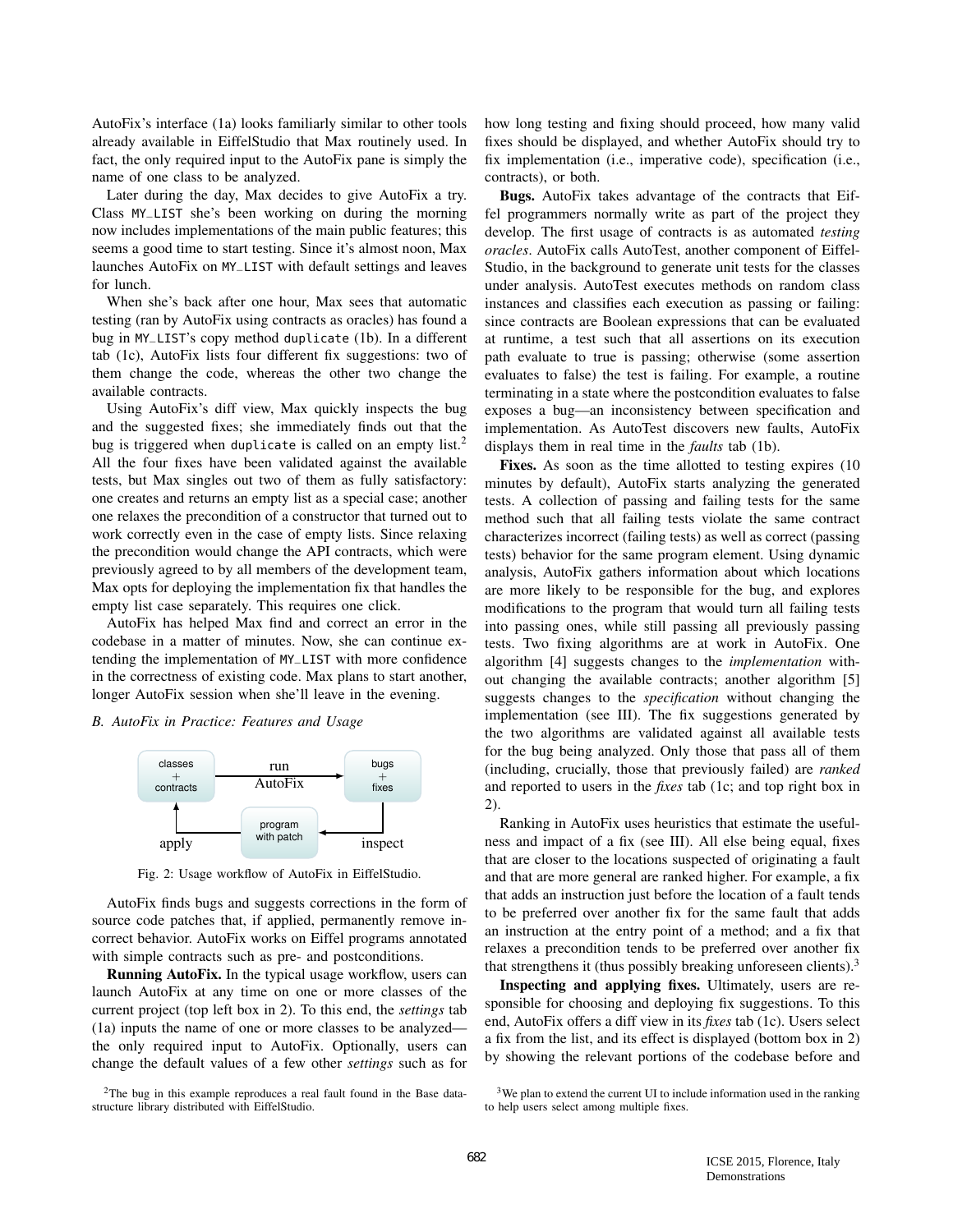

(c) Fixes view

Fig. 1: From top to bottom: AutoFix's *settings*, *faults*, and *fixes* views in EiffelStudio.

after applying the fix. If a fix is found satisfactory, users can *apply* it to the actual codebase, which changes implementation or specification as suggested.<sup>4</sup>

#### III. HOW AUTOFIX WORKS

We described the details of how AutoFix works in previous work [2], [4], [5]. Here, we briefly summarize its algorithms, architecture, and experimental evaluation.

## *A. Fixing Algorithms*

3 gives an idea of the two main fixing algorithms integrated in AutoFix. One algorithm (top row) suggests fixes to implementations. It uses dynamic analysis to identify "snapshots" (abstract program states) that are likely to be responsible for a fault; it synthesizes some fixing snippets that change the suspicious snapshots' state; and it builds fix suggestions (candidate fixes) by injecting the snippets into the program at failing locations. Validation uses all available tests, and ranks fixes that pass validation according to their suspiciousness score determined by dynamic analysis. Another algorithm (bottom row) suggests fixes to specifications. It infers dynamic invariants in passing runs to summarize abstract program behavior; and it synthesizes weakening and strengthening changes to the contracts that do not violate the invariants. Validation uses all available tests, and ranks fixes that pass validation by preferring weaker (less restrictive) to stronger ones.

# *B. Architecture and Implementation*

AutoFix integrates into EiffelStudio using the model-viewcontroller pattern. The *model* consists of classes TEST, FAULT, and FIX: each fault is associated with a list of passing and failing tests; each fixing session targets a particular fault and proposes a collection of candidate fixes as outcome. Output features in two *views*: the *faults* view (1b) and the *fixes* view (1c). AutoFix's *controller* is responsible for coordinating testing and fixing engines, and for collecting results and updating model and views.



AutoFix is integrated in the research branch of the EiffelStudio IDE and works on programs written in Eiffel. Its concepts and techniques are applicable to any IDE for programming languages supporting annotations (e.g., Java's JML or .NET's CodeContracts).

# *C. Experimental Evaluation*

The following table summarizes the experimental evaluation we conducted in previous work, which applied AutoFix to a significant number of bugs from various Eiffel codebases.

| fix     | LOC    |     |     | faults valid proper testing fixing |                  |                 |
|---------|--------|-----|-----|------------------------------------|------------------|-----------------|
| implem. | 72.920 | 204 | 42% | $25\%$                             | $17 \text{ min}$ | $3 \text{ min}$ |
| spec.   | 24,608 | 44  | 95% | 25%                                | $31 \text{ min}$ | 3 min           |

AutoFix processed over 200 unique faults discovered by automatic random testing. It suggested fixes to the implementation [4] for 42% of these faults (top data row); 25% of the fix suggestions are *proper*, that is completely satisfactory

<sup>4</sup>Applying specification fixes requires choosing where in the inheritance hierarchy they should be applied—a choice currently left to users.